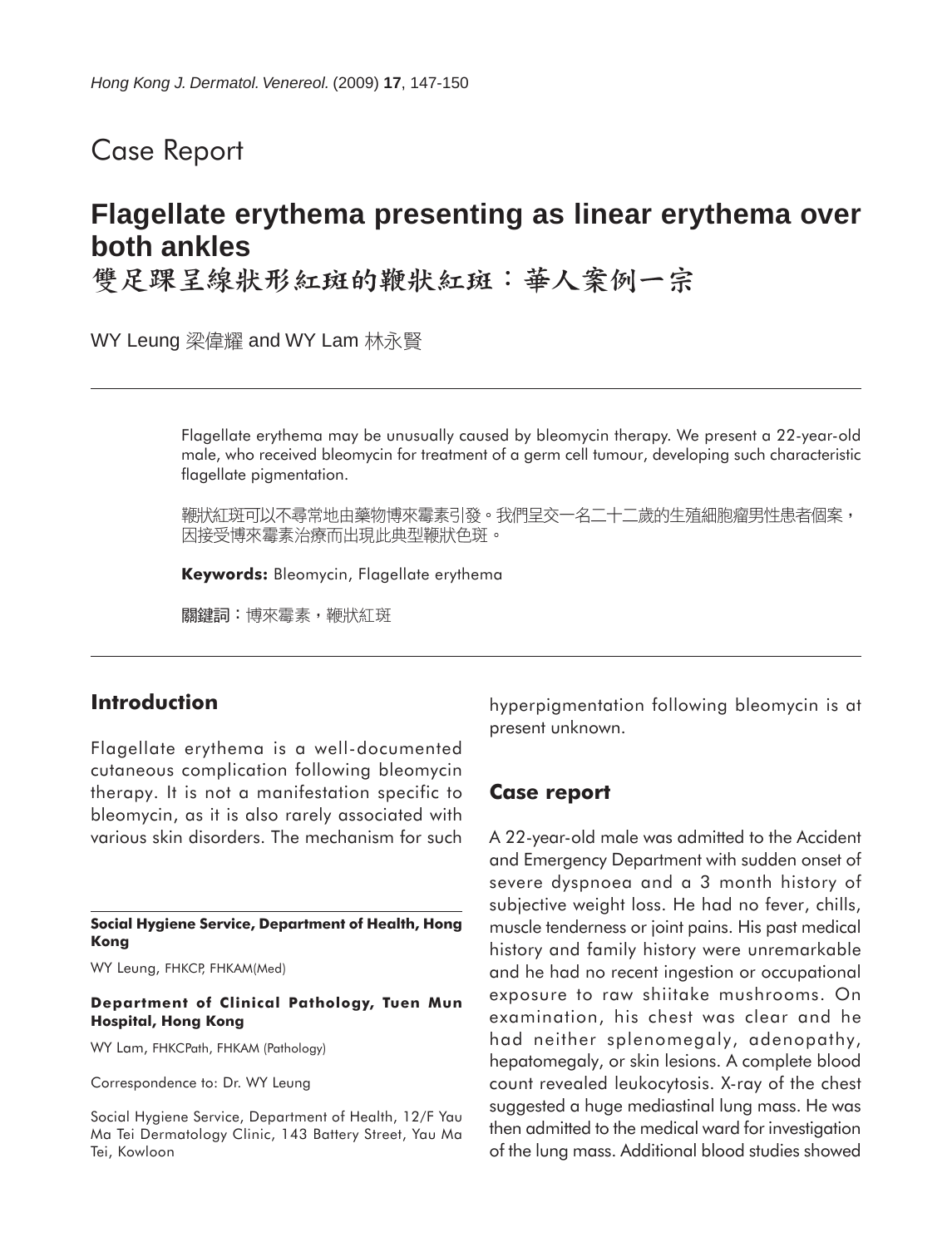a sky high alpha-fetoprotein (AFP:36475 IU/mL), but normal beta-human chorionic gonadotropin (HCG<1 IU/L), creatinine kinase levels. Anti-ENA antibodies and antinuclear antibodies were negative. Computerized tomography scan of the chest confirmed a huge right mediastinal mass. Fine needle aspiration (FNAC) of the mediastinal mass for morphology analysis revealed a mediastinal germ cell tumour. The patient was treated with intravenous bleomycin, cisplatin and etocid (BEP regimen). Two weeks later, he developed neutropenic fever that subsided with antibiotics. One day after admission, he developed intensive pruritus and multiple linear erythematous papular lesions initially affecting the trunk and progressively spreading to the hands and lower limbs.

On examination, he had linear streaks formed by rows of adjoining papules on his back, hands and ankles, some of which contained punctuate haemorrhages and pustules (Figures 1-3).

A skin biopsy of a lesion on his back was taken for histopathological examination (Figures 4-6). Given his clinical history and the typical



**Figure 1.** Linear streaks of erythematous to violaceous papules.



**Figure 2.** Similar linear streaks of papules on left ankle.



**Figure 3.** Some of the papules contained punctuate haemorrhages and pustules.



**Figure 4.** The skin biopsy shows a superficial perivascular lymphocytic infiltrate with relative mild epidermal changes, consistent with exanthematous drug eruption. (H&E, Original magnification x 20)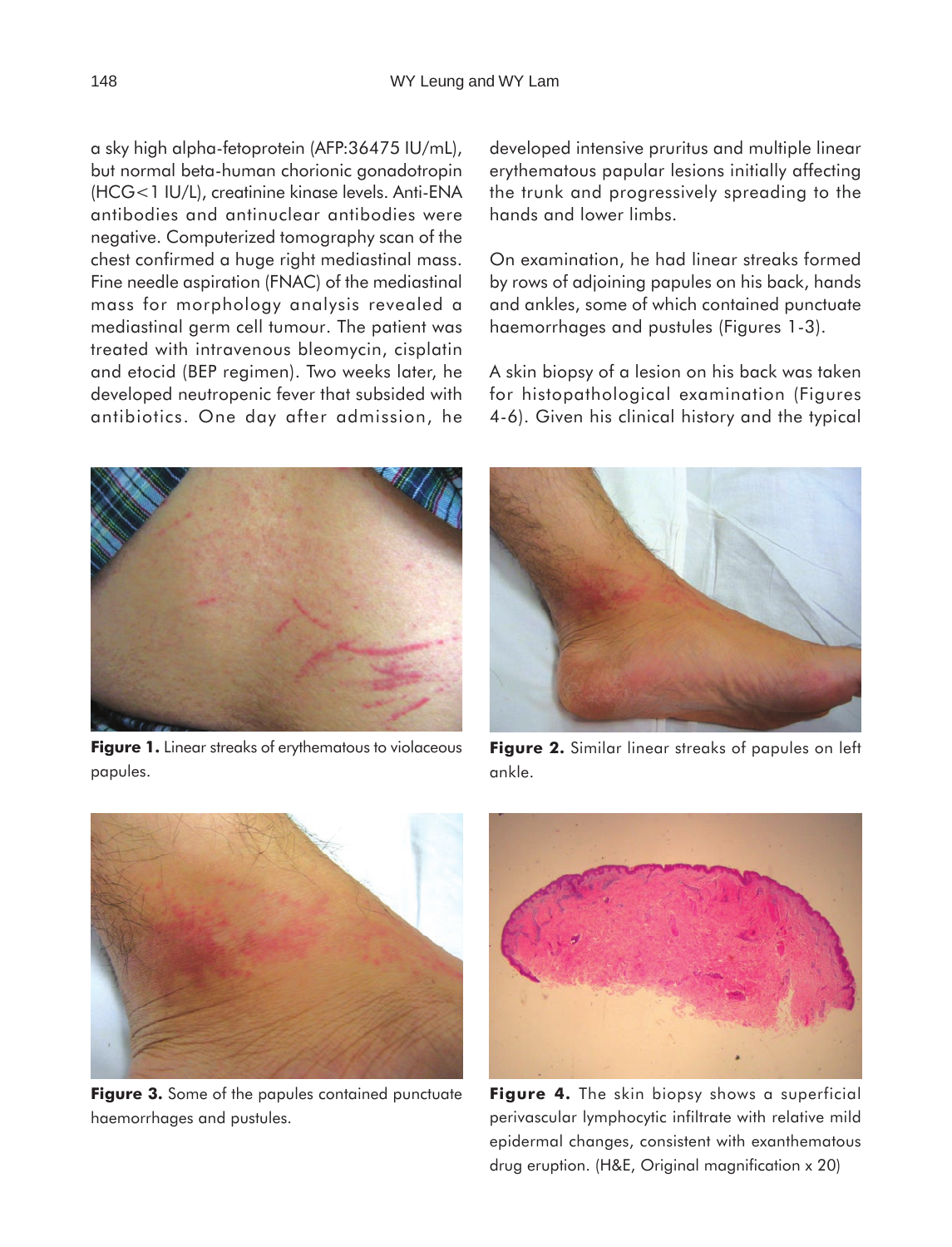

**Figure 5.** Focally in the epidermis are tiny aggregates of necrotic keratinocytes, providing a clue to this exanthematous lesion as an eruption related to use of drug. (H&E, Original magnification x 200)



**Figure 6.** There are foci of spongiosis in the epidermis. (H&E, Original magnification x 200)

skin lesions, his diagnosis was compatible with a bleomcyin-induced flagellate erythema.

## **Discussion**

Bleomycin is commonly used as a chemotherapeutic agent to treat various kinds of malignancy. Owing to the lack of the bleomycin-detoxifying enzyme, bleomycin hydrolase, in the skin and lungs<sup>1</sup>, it appeared that bleomycin toxicities are most significant in these two organs. Flagellate erythema was once described to be the cutaneous side effect of bleomycin and was commonly found during systemic bleomycin therapy. It is characterized by linear erythematous to violaceous streaks with hyperpigmentation. The lesions are usually seen over the upper trunk and limbs and may be associated with pruritus.

Bleomycin related flagellate pigmentation was first described by Moulin in 1970<sup>2</sup> and was originally described as a characteristic side effect of bleomycin. However, more findings have suggested that flagellate erythema is not a specific manifestation of bleomycin. It is also associated with dermatomyositis, shiitake dermatitis and Adult-Onset Still's disease<sup>3</sup>

A number of theories have been postulated in the pathogenesis of flagellate erythema but the exact mechanism remains to be determined. The mechanism may be due to a direct effect of bleomycin on the melanocytes, such as slowing down the turnover of the keratinocytes and arresting the melanocytes in the pigment synthesis phase, or simply a fixed drug eruption or post-inflammatory effect secondary to leaking out of bleomycin from blood vessel after scratching.<sup>4-6</sup>

Bleomycin induced flagellate erythema is believed to be a dose related toxicity. Studies have shown that around one third of patient developed hyperpigmentation during bleomycin usage and the incidence rate of flagellate erythema after administration of bleomycin is around 8-20%.<sup>7-9</sup> The interval between the administration of drug and the onset of flagellate erythema ranges